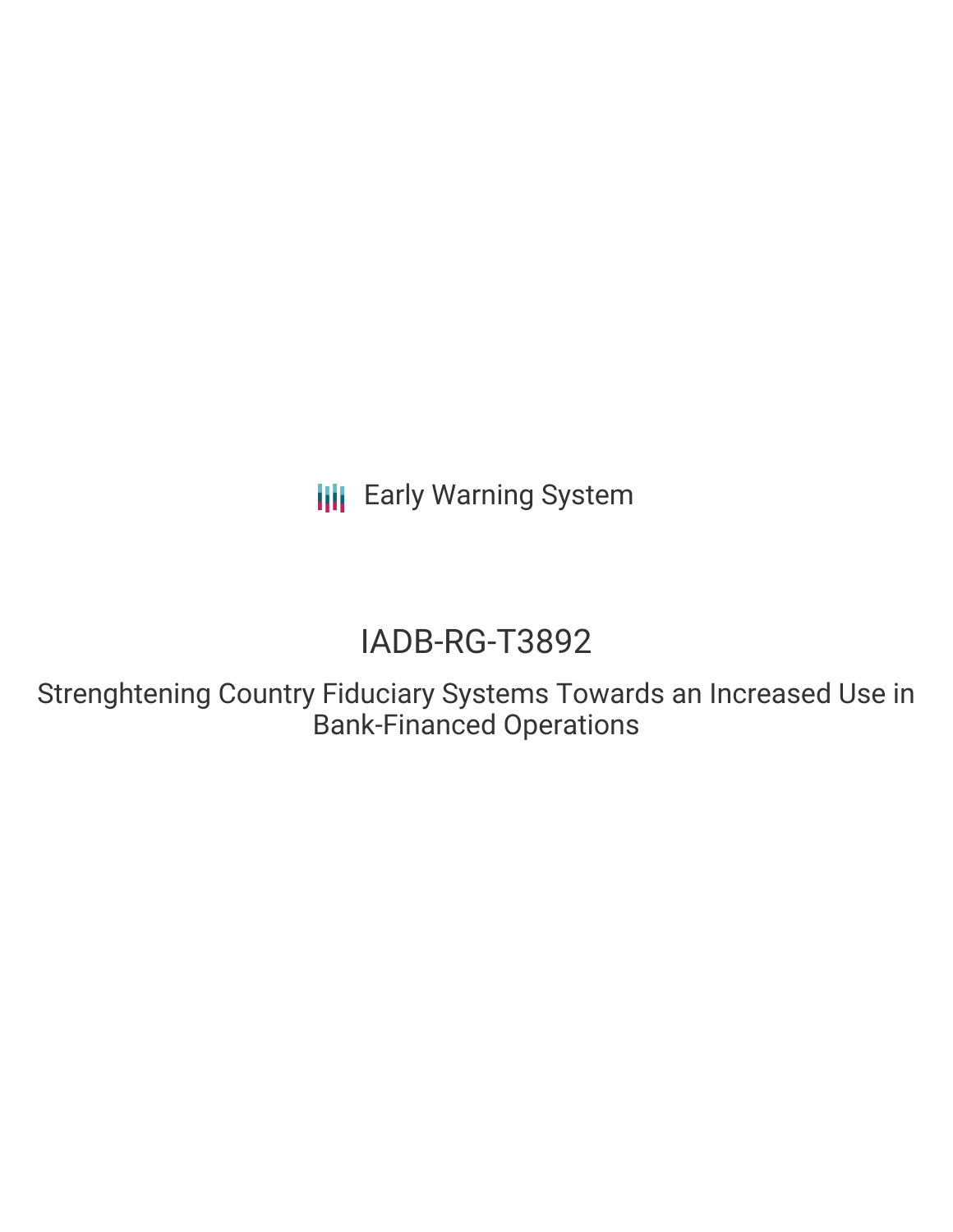

#### **Quick Facts**

| <b>Financial Institutions</b>  | Inter-American Development Bank (IADB)    |
|--------------------------------|-------------------------------------------|
| <b>Status</b>                  | Approved                                  |
| <b>Bank Risk Rating</b>        | С                                         |
| <b>Borrower</b>                | Regional                                  |
| <b>Sectors</b>                 | Law and Government, Technical Cooperation |
| <b>Investment Type(s)</b>      | <b>Advisory Services, Grant</b>           |
| <b>Investment Amount (USD)</b> | $$0.25$ million                           |
| <b>Project Cost (USD)</b>      | $$0.25$ million                           |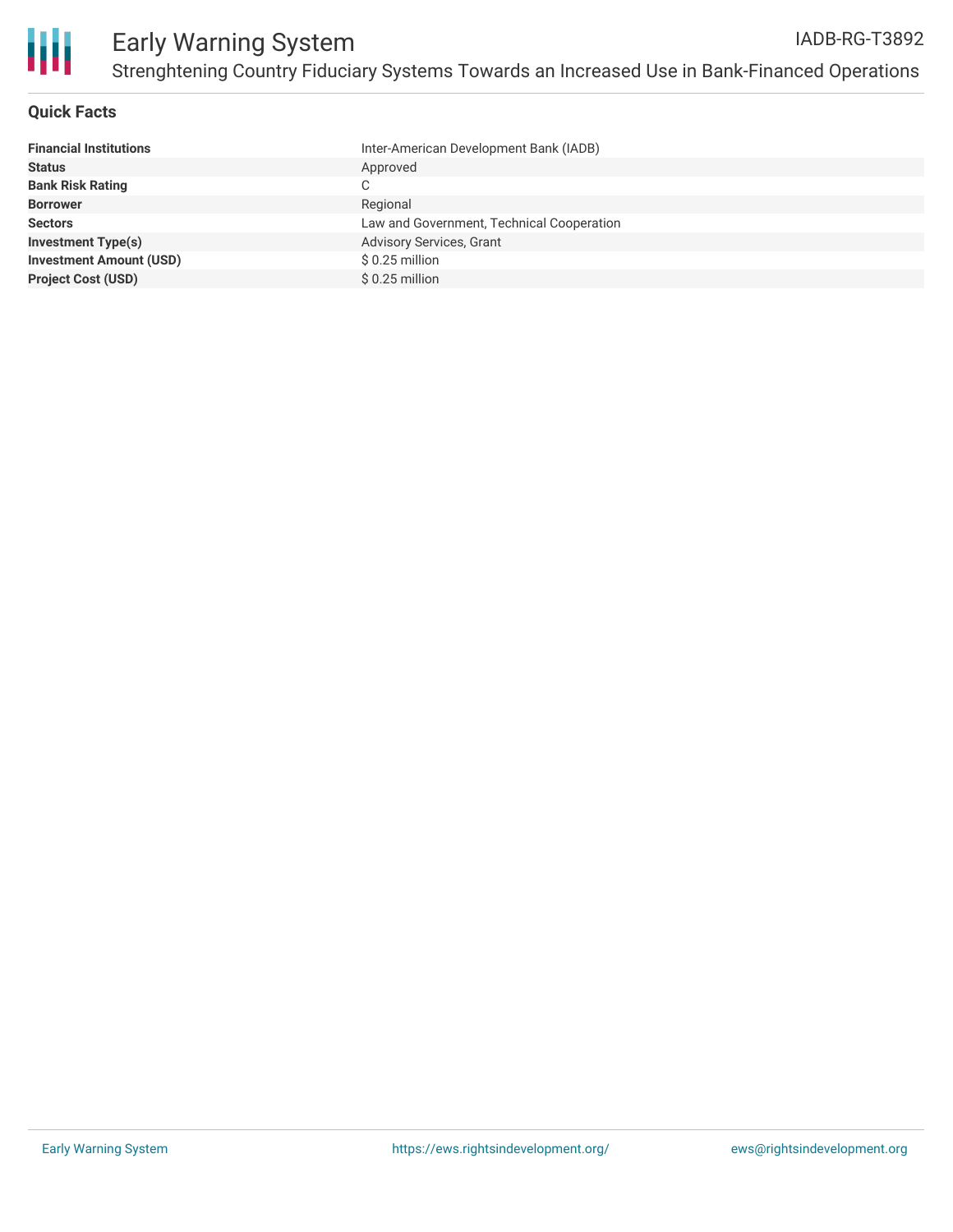

## **Project Description**

The objective of this TC is to continue supporting borrowing member countries in their efforts to strengthen public procurement and financial management systems to increase the capacity of their national institutions and improve service delivery and policy implementation, by: 1) supporting the adoption and implementation of international standards and/or narrowing the gaps with good practices; and 2) transferring knowledge and supporting government-to-government cooperation within the region to exchange good practices and lessons learned from other countries.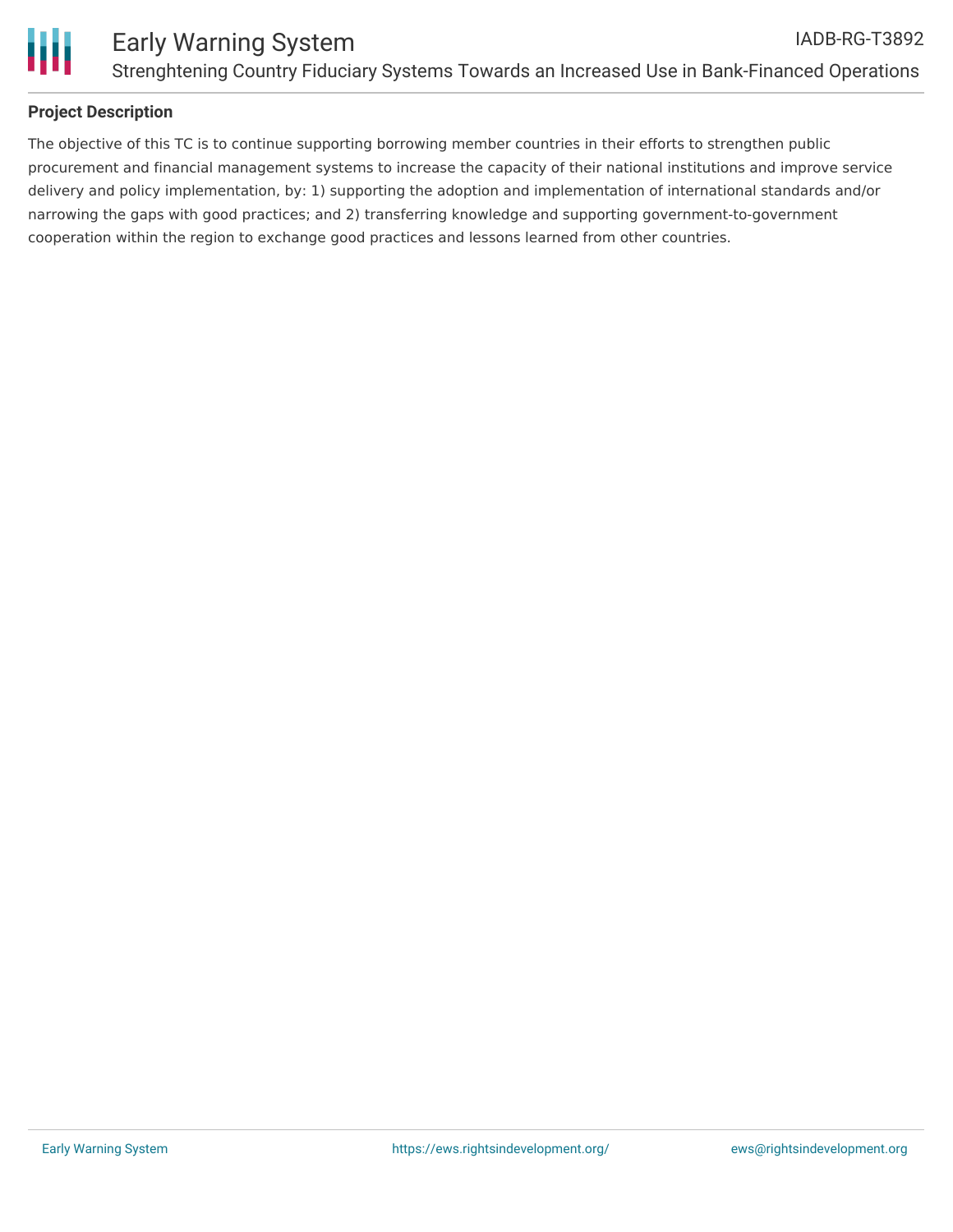

#### **Investment Description**

• Inter-American Development Bank (IADB)